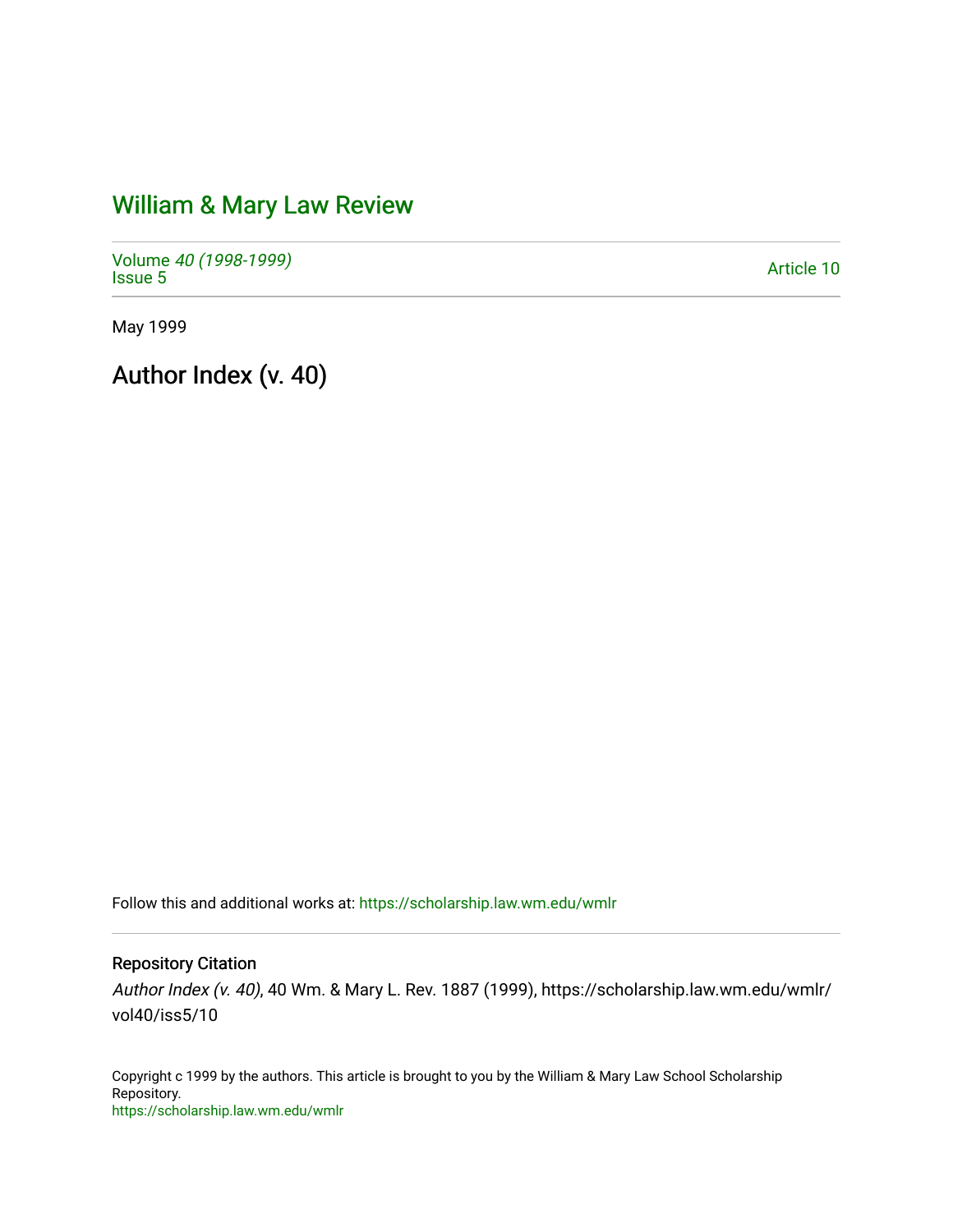# **AUTHOR INDEX**

# ABRAMS, Kathryn From Autonomy to Agency-Feminist Perspectives on Self-Direction **........... 805 ALLEN, Anita L.** Coercing Privacy **.......... 723 BAKER, Lynn A. &** Samuel **H. Dinkin** Getting from Here to There: The Rebirth of Constitutional Constraints on the Special Interest State **. 515** BECKER, Lawrence **C.** Crimes Against Autonomy-Gerald Dworkin on the Enforcement of Morality.. **959** BECKER, Mary The Sixties Shift to Formal Equality and the Courts: An Argument for Pragmatism and Politics.. **209 BX, Brian** Bargaining in the Shadow of Love:

The Enforcement of Premarital Agreements and How We Think About Marriage **...............** 145

#### **BOBERTZ,** Bradley **C.** The Brandeis Gambit: The Making of America's First Freedom, **1909-1931 ..... 557**

### **BOOK, Aaron S.** Shame On You: An Analysis of Modem Shame Punishment as an Alternative to Incarceration **........... 653**

**CARNEY, David E.** Waiver of the Right to Appeal Sentencing in Plea Agreements with the Federal Government **...... 1019 DEVINS, Neal** Reflections on Coercing Privacy **.................. 795 DWORKIN, Gerald** Devlin Was Right: Law and the Enforcement of Morality **.... 927** GALSTON, William A. Expressive Liberty, Moral Pluralism, Political Pluralism: Three Sources of Liberal Theory **... 869 GERHARDT, Michael J.** Ackermania: The Quest for a Common Law of Higher Lawmaking **............. 1729 GARRETT, Elizabeth A** Fiscal Constitution with Supermajority Voting Rules **.** 471 **GRAGLIA, Lino A.** Transferring Policymaking Power to Judges-The Effect of Judicially Enforceable Constitutional Restraints-Is Not a Defensible Alternative to Majority Rule **. 505 HARRIS, George** W. Reconstructing **Galston's** Conception of State Neutrality **............... 909 HILL, Thomas E., Jr.** Autonomy and Agency **........ 847**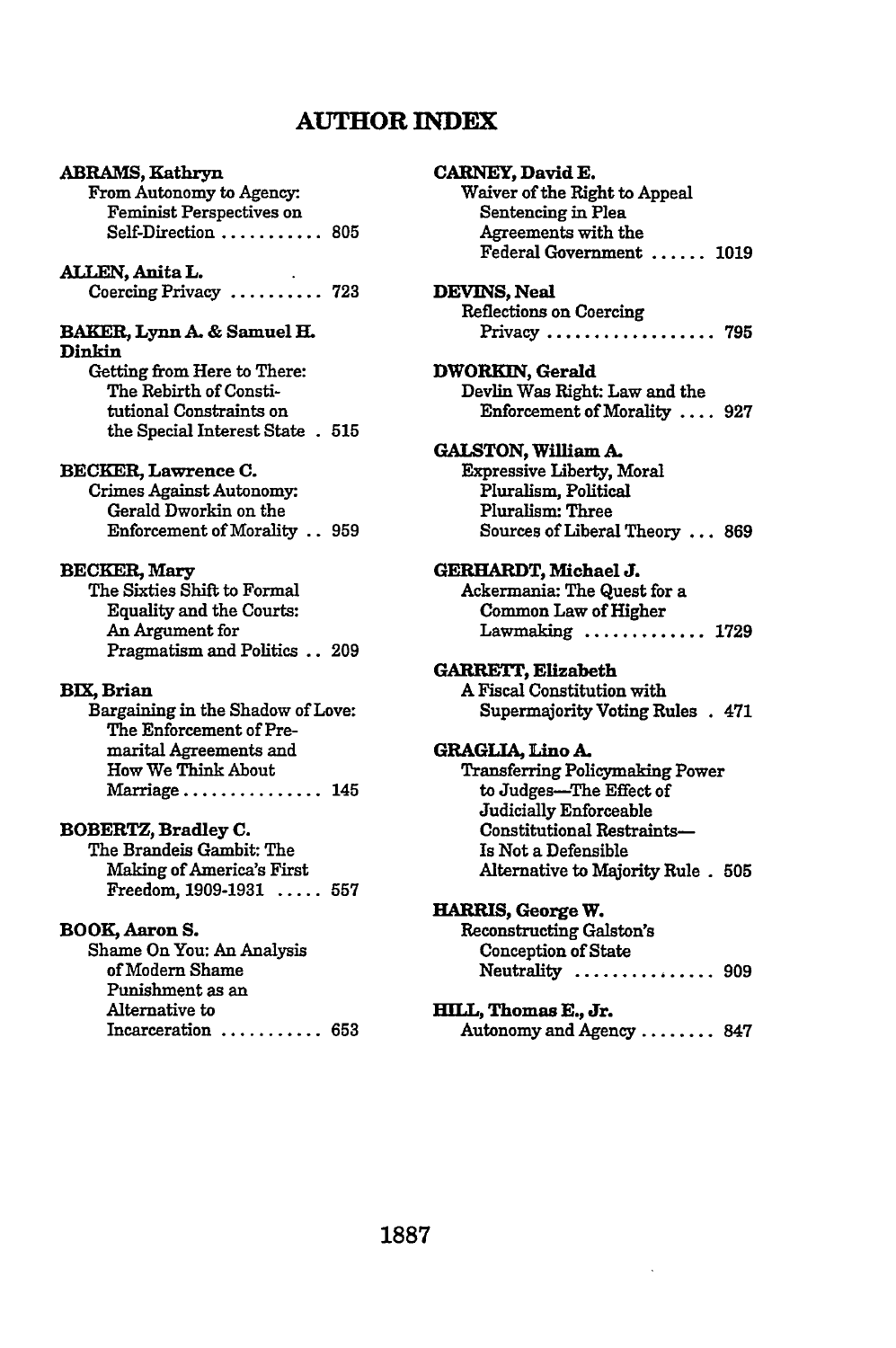**LOBB, Jeff**

**McCLAIN, Linda C.**

**SEC** Rule 14e-3 In the Wake of *United States v. O'Hagan:* Proper Prophylactic Scope and the Future of

Reconstructing Tasks for **A** Liberal Feminist

Warehousing ........... **1851**

Conception of Privacy **..... 759**

| IMWINKELRIED, Edward J.                            |
|----------------------------------------------------|
| Whether the Federal Rules of                       |
| <b>Evidence Should be Conceived</b>                |
| as a Perpetual Index Code:                         |
| Blindness is Worse than                            |
| Myopia  1593                                       |
|                                                    |
| KEDIAN, Kathleen M.                                |
| Customary International Law and                    |
| <b>International Human</b>                         |
| <b>Rights Litigation in United</b>                 |
| <b>States Courts: Revitalizing</b>                 |
| the Legacy of The Paquete                          |
| Habana 1395                                        |
|                                                    |
| KING, Cynthia                                      |
| Fighting the Devil We Don't Know:                  |
| Kansas v. Hendricks, A                             |
| Case Study Exploring the                           |
| <b>Civilization of Criminal</b>                    |
| Punishment and Its                                 |
| Ineffectiveness in                                 |
| <b>Preventing Child Sexual</b>                     |
| $\ldots$ 1427<br>Abuse                             |
| LADERBERG, Amy                                     |
| The "Dirty Little Secret": Why                     |
| <b>Class Actions Have</b>                          |
| <b>Emerged as the Only</b>                         |
| Viable Option for Women                            |
| <b>Inmates Attempting to</b>                       |
| Satisfy the Subjective                             |
| Prong of the Eighth                                |
| Amendment in Suits for                             |
| Custodial Sexual Abuse  279                        |
|                                                    |
| LANNETTI, David W.<br>Arranger Liability Under the |
| Comprehensive Environ-                             |
| mental Response,                                   |
|                                                    |
| Compensation, and<br>Liability Act (CERCLA):       |
|                                                    |

Judicial Retreat From

Legislative Intent ........ **805**

| McGINNIS, John O. & Michael B.      |
|-------------------------------------|
| Rappaport                           |
| Supermajority Rules as A            |
| Constitutional Solution  365        |
| McGINNIS, John O. & Michael B.      |
| Rappaport                           |
| Still a Solution: In Further        |
| <b>Support of Spending</b>          |
| Supermaiority Rules  527            |
| MURPHY, Jeffrie G.                  |
| Moral Reasons and the               |
| Limitation of Liberty  947          |
| O'NEILL. Kevin M.                   |
| Wireless Facilities Are a Towering  |
| Problem: How Can Local              |
| Zoning Boards Make the              |
| <b>Call Without Violating</b>       |
| Section 704 of the                  |
| Telecommunications Act of           |
| $1996?$<br>. . 975                  |
| PATTERSON, Mark R.                  |
| Conflicts of Interest in Scientific |
| Expert Testimony  1313              |
| POWELL, H. Jefferson                |
| The Founders and the President's    |
| <b>Authority Over Foreign</b>       |
| Affairs 1471                        |